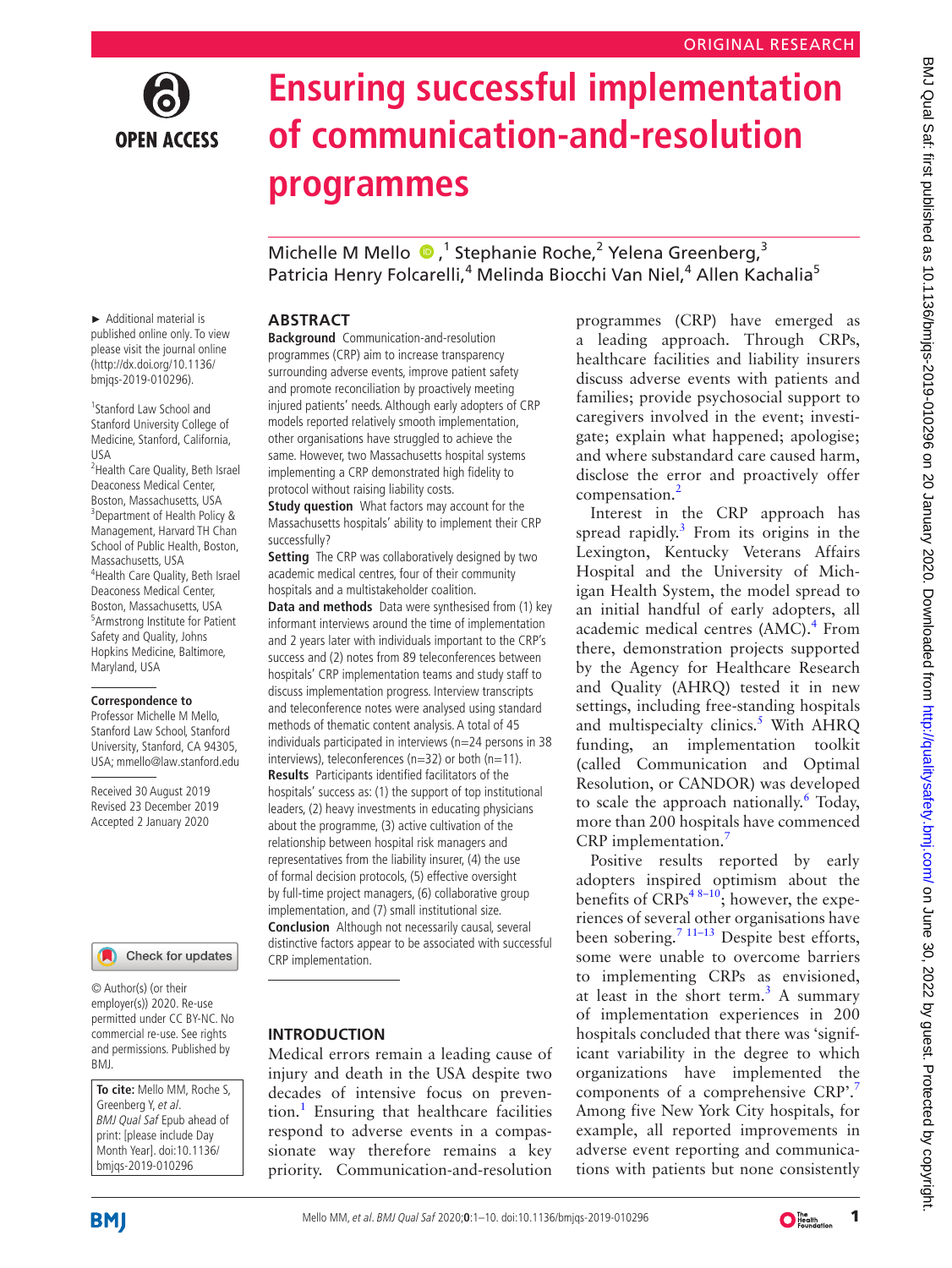# Original research

provided compensation proactively.<sup>[11 12](#page-8-7)</sup> Compensation was offered in only one in six CRP cases judged to involve a standard-of-care violation that caused harm, because the CRP did not change compensation practices except by strengthening efforts to settle 'slam-dunk' cases involving clear error, serious harm and a complaining family.<sup>12</sup> In Washington State, six facilities implementing CRPs 'experienced small victories in resolving particular cases' but 'were unable to successfully implement a collaborative CRP'.<sup>13</sup> They demonstrated considerable hesitancy to actually apply the approach, putting only 30 events into the CRP process over 20 months.[13](#page-8-9) Only one hospital reported that its compensation practices changed.

In contrast, two hospital systems in Massachusetts had positive experiences implementing a CRP known as Communication, Apology and Resolution (CARe).<sup>[14](#page-8-10)</sup> As previously reported, $2^{15}$  they implemented the CRP with high fidelity, with positive results on key success measures (details in [online supplementary appendix](https://dx.doi.org/10.1136/bmjqs-2019-010296)  [sections A1 and A2](https://dx.doi.org/10.1136/bmjqs-2019-010296)). What factors may account for the Massachusetts hospitals' ability to surmount obstacles to successful CRP implementation when other institutions have struggled? Drawing on key informant interviews and documentation from structured meetings over 2 years, we identify factors that facilitated implementation.

## **Methods**

#### **The CARe programme**

The aims of CARe are to enhance communication surrounding adverse events, improve patient safety, support clinicians in disclosing adverse events, and

#### <span id="page-1-0"></span>Participating hospitals, insurers and individuals\*

reduce lawsuits and promote reconciliation by proac-tively meeting injured patients' needs.<sup>[2](#page-8-1)</sup> The programme was implemented at two large, urban AMCs in Massachusetts, Beth Israel Deaconess Medical Center and Baystate Medical Center, and two of each centre's community hospitals [\(table](#page-1-0) 1; [online supplementary](https://dx.doi.org/10.1136/bmjqs-2019-010296) appendix sections  $A3$ ).<sup>2</sup>

The day-to-day operations of CARe were carried out by the hospitals' risk management departments, which were supported by a full-time, on-site project manager at each hospital system. The programme's creation and implementation were led by the chief quality officers at the AMCs and a former president of the state medical society. These physicians founded and received ongoing assistance from a coalition of stakeholders known as the Massachusetts Alliance for Communication and Resolution following Medical Injury (MACRMI).<sup>16</sup> CARe was evaluated by a team led by academic researchers.<sup>[2](#page-8-1)</sup>

CARe's key elements were incorporated into a formal protocol including decision criteria and pathways ([table](#page-2-0) 2; [online supplementary appendix section](https://dx.doi.org/10.1136/bmjqs-2019-010296) [A4\)](https://dx.doi.org/10.1136/bmjqs-2019-010296). Following an internal investigation, the hospital decides whether or not to refer the event to the liability insurer or self-insured claims unit (both of which we call the 'insurer' for simplicity) for possible compensation. Risk managers and designated clinicians make the referral determination based on prespecified criteria either the investigation indicated that a standard-ofcare violation may have caused significant harm or the event entered CARe as a statutorily required preliti-gation notice.<sup>[2](#page-8-1)</sup> Following insurer review, a meeting is convened with the patient/family (and both parties' attorneys, if desired) to discuss a resolution.

|                   |                                                                                                                                                                                                                                                                                                                                                                       | Participating individuals, n         |                                   |                            |
|-------------------|-----------------------------------------------------------------------------------------------------------------------------------------------------------------------------------------------------------------------------------------------------------------------------------------------------------------------------------------------------------------------|--------------------------------------|-----------------------------------|----------------------------|
| <b>Identifier</b> | <b>Description</b>                                                                                                                                                                                                                                                                                                                                                    | <b>Baseline</b><br><b>interviews</b> | <b>Final</b><br><b>interviews</b> | <b>Conference</b><br>calls |
| Insurer           | A risk retention group that insures a group of academic medical centres for professional<br>liability.                                                                                                                                                                                                                                                                | 2                                    |                                   | $\theta$                   |
| <b>BIDMC</b>      | A not-for-profit academic medical centre system in eastern Massachusetts. BIDMC's<br>liability insurance carrier is Insurer. Insurer also provides insurance for most of the<br>physicians who practise in BIDMC hospitals.                                                                                                                                           |                                      |                                   |                            |
| BIDMC-1           | A 672-bed, level I trauma centre in an urban area.                                                                                                                                                                                                                                                                                                                    | $\overline{2}$                       | $\overline{2}$                    | 11                         |
| BIDMC-2           | An 88-bed, acute care general hospital in a suburban area.                                                                                                                                                                                                                                                                                                            | 3                                    | 3                                 | 3                          |
| BIDMC-3           | A 58-bed, acute care general hospital in a suburban area.                                                                                                                                                                                                                                                                                                             | $\overline{2}$                       | $\overline{2}$                    | 6                          |
| Baystate          | A not-for-profit academic medical centre system in central and western Massachusetts.<br>Baystate self-insures its hospitals and employees and offers optional insurance to<br>affiliated community physicians and practices. Risk management functions are carried out<br>at the hospital level, but central administration plays a major role in claims management. |                                      | 2                                 | 2                          |
| Baystate-1        | A 716-bed, level I trauma centre in an urban area.                                                                                                                                                                                                                                                                                                                    | 6                                    | 5                                 | 3                          |
| Baystate-2        | A 90-bed, acute care general hospital in a suburban area.                                                                                                                                                                                                                                                                                                             |                                      | 2                                 | 5                          |
| Baystate-3        | A 25-bed, acute care general hospital in a suburban area.                                                                                                                                                                                                                                                                                                             |                                      |                                   | $\overline{2}$             |
| Total             | provident from a controlled provident and provident and                                                                                                                                                                                                                                                                                                               | 20                                   | 18                                | 32                         |

Participants in the row for 'Baystate' worked across all three Baystate hospitals. Two participants shown in the row for Baystate-2 also performed work for Baystate-1. Two participants from the Insurer were interviewed together at their request.

\*Hospital characteristics are reported as of the time the study was completed.

BIDMC, Beth Israel Deaconess Medical Center.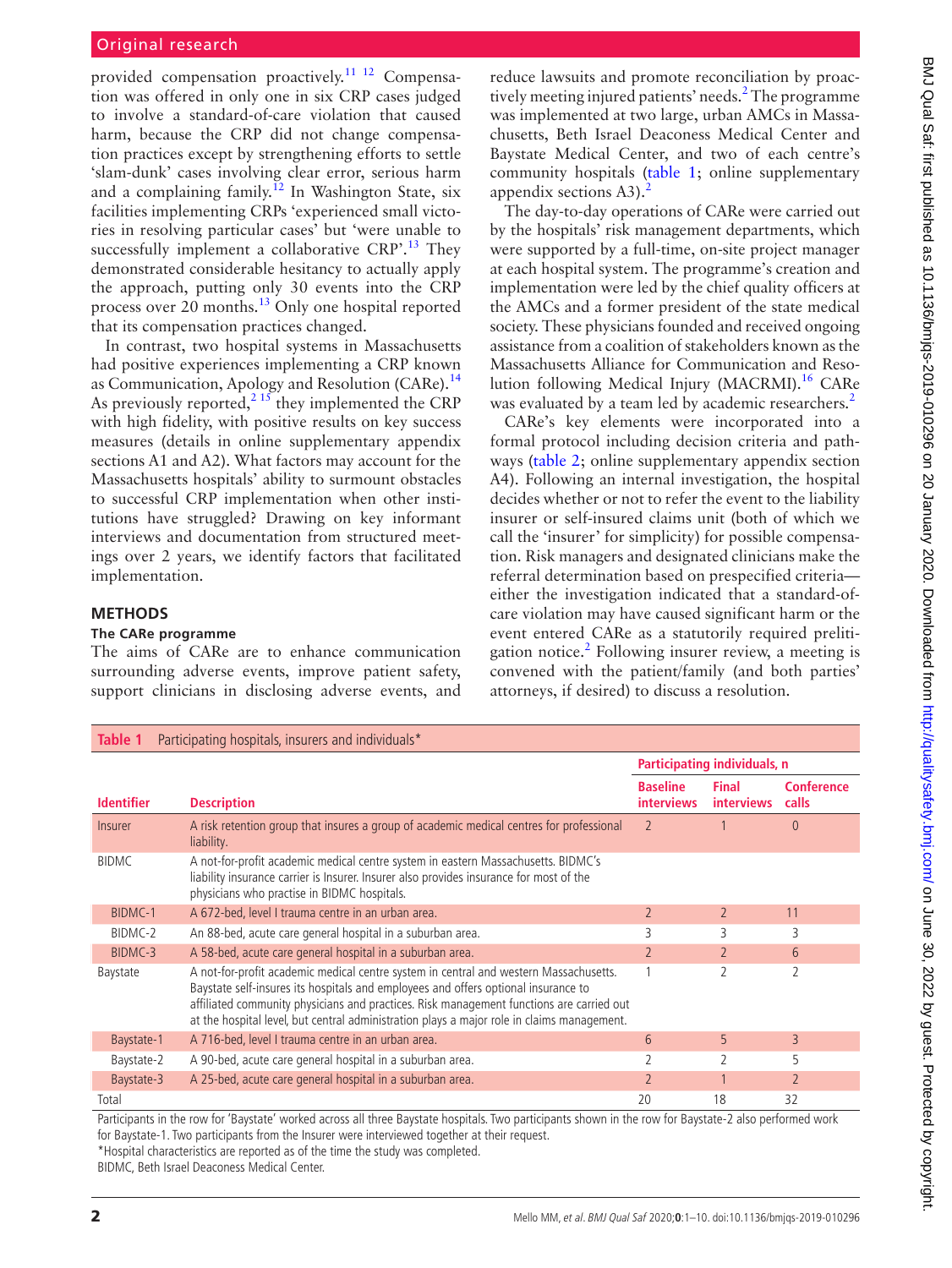<span id="page-2-0"></span>

| Description of the CARe process<br>Table 2                                                                                                                                       |                                                                                                                                                                                                                                                                                                                                                                                                                                                                                                                                                                                                                                                                                                                                                                                                                                                                                                                                          |  |  |  |  |
|----------------------------------------------------------------------------------------------------------------------------------------------------------------------------------|------------------------------------------------------------------------------------------------------------------------------------------------------------------------------------------------------------------------------------------------------------------------------------------------------------------------------------------------------------------------------------------------------------------------------------------------------------------------------------------------------------------------------------------------------------------------------------------------------------------------------------------------------------------------------------------------------------------------------------------------------------------------------------------------------------------------------------------------------------------------------------------------------------------------------------------|--|--|--|--|
| <b>CARe process element</b>                                                                                                                                                      | <b>Key steps in CARe protocol</b>                                                                                                                                                                                                                                                                                                                                                                                                                                                                                                                                                                                                                                                                                                                                                                                                                                                                                                        |  |  |  |  |
| 1. Communicate with the patient*<br>when an adverse event occurs.                                                                                                                | Clinicians, patients or attorneys alert the risk management office when an adverse event occurs.<br>▶<br>Risk management activates support services for the involved clinician(s) (offer of communication coaching and peer support).<br>Communication with the patient about the event takes place and is documented in the medical record.                                                                                                                                                                                                                                                                                                                                                                                                                                                                                                                                                                                             |  |  |  |  |
| 2. Investigate why the event occurred.                                                                                                                                           | The hospital, led by risk management or patient safety, conducts an internal investigation, which may involve multiple<br>▶<br>departments and external review.<br>The hospital reaches a determination about whether the event satisfies the CARe compensation criteria: temporary-severe<br>▶<br>harm or greater; causally related to medical care; and attributable to a deviation from the standard of care.<br>If the criteria are met, or if the event came to the hospital's attention as a prelitigation notice, the event is referred to the<br>▶<br>hospital's insurer.<br>The insurer conducts its own review of whether CARe compensation criteria are satisfied, incorporating information from<br>hospital's review, medical record and (as needed) other external reviews.<br>Hospital and insurer identify patient safety lessons.<br>Hospital and insurer discuss the approach to resolving the event with the patient. |  |  |  |  |
| 3 Communicate investigation findings<br>to the patient, apologise and, where<br>appropriate, offer fair financial<br>compensation without the patient<br>having to file a claim. | Hospital and insurer representatives communicate investigation findings to the patient, ordinarily in a face-to-face meeting,<br>▶<br>after advising him/her that they may involve legal counsel.<br>Patient is offered an empathetic apology appropriate to the situation.<br>Patient is asked what his/her needs and concerns are.<br>Patient is offered compensation if criteria were met. In addition, or as an alternative where compensation criteria were not<br>▶<br>met, 'service recovery items' (eq, meal vouchers, medical bill waivers) may be offered as gestures of goodwill.<br>Multiple meetings may be held as needed to work towards resolution.<br>▶                                                                                                                                                                                                                                                                 |  |  |  |  |
| 4. Implement measures to avoid<br>recurrences of the event.                                                                                                                      | Hospital feeds patient safety lessons identified in the investigation into its quality and safety improvement system for further<br>action.                                                                                                                                                                                                                                                                                                                                                                                                                                                                                                                                                                                                                                                                                                                                                                                              |  |  |  |  |
| CARe. Communication. Apology and Resolution.                                                                                                                                     | *Communications may also include the patient's family, as appropriate to the situation.                                                                                                                                                                                                                                                                                                                                                                                                                                                                                                                                                                                                                                                                                                                                                                                                                                                  |  |  |  |  |

**Data**

The academic research team synthesised data from two sources. First, key informant interviews were conducted in the first 2–6 months after CARe implementation and at project's end. CARe leaders at each site were asked to suggest up to four individuals who played (or were likely to play, for baseline interviews) an important role in the implementation or administration of CARe. Two to four interview participants from these lists were recruited by email from each hospital and the liability insurance organisations. Semistructured interviews were conducted by one of three interviewers (MMM, AK and YG) (one female investigator, one male investigator and one female research assistant, all of whom were unacquainted with most participants at the time of the baseline interviews). Interviewers followed an interview guide (provided in [online supplementary appendix sections A5 and A6](https://dx.doi.org/10.1136/bmjqs-2019-010296)) that contained open-ended questions concerning the hospital's policies and procedures regarding adverse event response and claims management, participants' expectations or experiences concerning CARe implementation, perceptions of how successful or unsuccessful implementation had been and factors that participants believed had facilitated and jeopardised successful implementation. These questions (and more specific probes) were informed by the academic researchers' prior interview studies of CRP implementation efforts at several other organisations. Interviewers calibrated their styles by listening during one another's early interviews. Interviews were conducted by telephone, lasted 30–45min and were transcribed.

The second data source was detailed notes on implementation progress taken during 89 conference calls held approximately monthly among study team members, risk managers, quality managers and project managers for each hospital. The purpose of the calls was to share information about implementation challenges and brainstorm solutions. One academic investigator with experience leading hospital quality improvement initiatives (AK) led the calls and research assistants (YG and SR) took notes.

Interview transcripts and call notes were coded and analysed by one investigator (MMM) using standard methods of thematic content analysis.<sup>17 18</sup> The initial coding guide was based on the interview guide and codes used in two prior studies of CRP implementa- $\frac{12 \times 13}{12}$  and refined following analysis of the first five interview transcripts.

## **Limitations**

The number of interviews conducted within each hospital was small, though it included a large proportion of the key personnel responsible for CARe implementation. The academic researchers did not directly observe CARe implementation within the hospitals, and interview responses could reflect self-serving bias, conscious or unconscious. Information from conference calls, a less formal setting in which candid discussion flowed freely, provides some check against such bias. Finally, though they did not work at the CARe implementation sites, the academic researchers were not fully independent of MACRMI.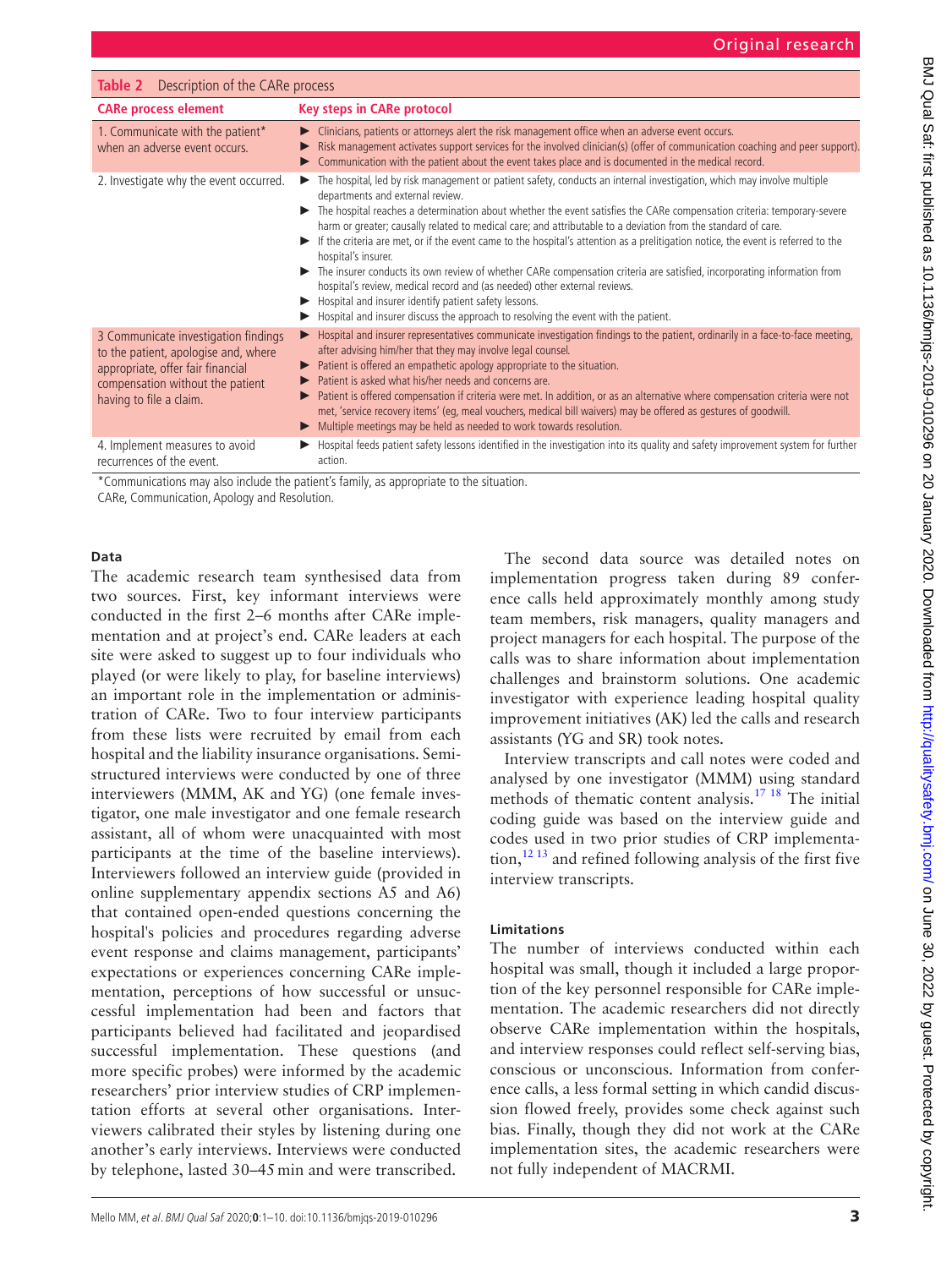<span id="page-3-0"></span>

| <b>Table 3</b> Roles of interview and conference call participants                                               |                              |                                       |                            |
|------------------------------------------------------------------------------------------------------------------|------------------------------|---------------------------------------|----------------------------|
|                                                                                                                  | Participating individuals, n |                                       |                            |
| Role                                                                                                             | <b>Baseline</b>              | <b>Final</b><br>interviews interviews | <b>Conference</b><br>calls |
| Hospital leader (eg, chief<br>medical officer, chief<br>operating officer, senior vice<br>president for quality) | 10                           | 7                                     | 5                          |
| Risk manager                                                                                                     | 5                            | հ                                     | 20                         |
| Patient relations leader                                                                                         | 1                            | 1                                     | $\overline{\phantom{0}}$   |
| Project manager                                                                                                  |                              | 2                                     | 3                          |
| Insurer representative                                                                                           | 3                            | $\overline{\phantom{0}}$              | $\left( \right)$           |
| Quality representative                                                                                           | $\Omega$                     | Ω                                     | $\mathcal{I}$              |
| Total                                                                                                            | 20                           | 18                                    | 32                         |

# **Results**

# **Participants**

Forty-five individuals participated in interviews (24 persons in 38 interviews), conference calls (32 persons) or both (11 persons) ([table](#page-1-0) 1). The interview completion rate was 88% (38 of 43 interview invitations issued). Among the 24 persons interviewed, 14 completed two interviews and 10 completed one (nine of these joined or left the hospital staff during the project and one did not respond to an invitation). Participants' roles are detailed in [table](#page-3-0) 3.

# **Factors facilitating successful implementation**

Participants identified seven factors that facilitated successful implementation of CARe ([table](#page-4-0) 4).

Support from top institutional leaders and risk managers

Clinical and non-clinical leaders at the highest levels of each hospital made their support for and commitment to the CARe programme clear from the outset and sustained it throughout implementation. In particular, participants emphasised the importance of leadership by two highly regarded physicians with leading quality roles in the hospital systems. These physicians championed the programme, spearheaded implementation and made its success a personal priority. They cultivated the support of the hospitals and insurers' chief executive officers and boards of directors, as well as chairs and quality improvement leaders of large clinical departments. Those individuals' support for CARe reportedly strengthened over time, particularly that of powerful department chairs, who became more active champions after an adverse event in their department got their 'tires into the grit'.

In all but one hospital, these two champions also obtained risk managers' firm commitment to CARe early on. In one system, implementation was reportedly 'adrift' until a newly hired risk management director took 'very seriously' the message from a senior leader that 'he wants this to work'.

Heavy investments in engaging physicians

Engaging clinical staff, especially physicians who are 'not part of the infrastructure' because they are not hospital employees, was perceived as an important precondition for success. CRP teams treated clinical staff education as a continuing responsibility. 'It seems to need to be constantly reinforced,' a leader at a large hospital remarked. At the large hospitals, teams were 'relentless' about going department to department to present the programme and answer physicians' questions. Even with extensive effort, some respondents reported that physicians' awareness of CARe remained suboptimal.

Outreach efforts were important to make physicians aware of what the programme had to offer and to allay anxieties about the potential consequences of disclosure and compensation offers. A chief concern was having a settlement reported to the National Practitioner Data Bank (NPDB), a national repository of paid malpractice claims. 'You've got folks who are still older-school: "Don't share stuff, because that's when bad things happen",' a leader of a large hospital commented, 'So we're constantly talking about the evidence' regarding the effects of CRPs on malpractice risk. According to a leader of a small hospital, over time, physicians who had gone through the CARe process began to share their positive experiences during educational sessions and 'sell it with their own stories … that's where the buy-in from the medical staff has been'. By project's end, respondents consistently reported that physicians' anxieties about CARe had decreased as comfort with the process had grown.

# Active cultivation of relationship with insurer

Hospitals in both systems faced the challenge of fully engaging their insurers in the CARe approach. CARe represented a 'huge culture change for claims people', 'flipping on their heads everything they learned through their careers'. Claims staff who were 'used to defending a doctor' now had 'to be thinking about this from a system perspective and patient and family perspective'. In one system, insurer personnel initially projected an attitude of 'nervousness' and 'skepticism'. However, over time they embraced the approach as hospital staff actively worked to cultivate their relationship with insurer staff and the two groups made efforts to see things from one another's perspectives and bridge differences in their approaches to adverse event response.

As claims managers' collaboration with risk managers and trust in one another strengthened, insurers shifted their frame 'beautifully'. Also influencing insurer representatives' perspective were a growing sense that 'clinicians seem to want to move in this direction' and dissipating concerns that 'the financial sky is going to fall'. CRP teams viewed the insurer's attitudinal shift as critical because proactive compensation cannot be delivered without the insurer's agreement.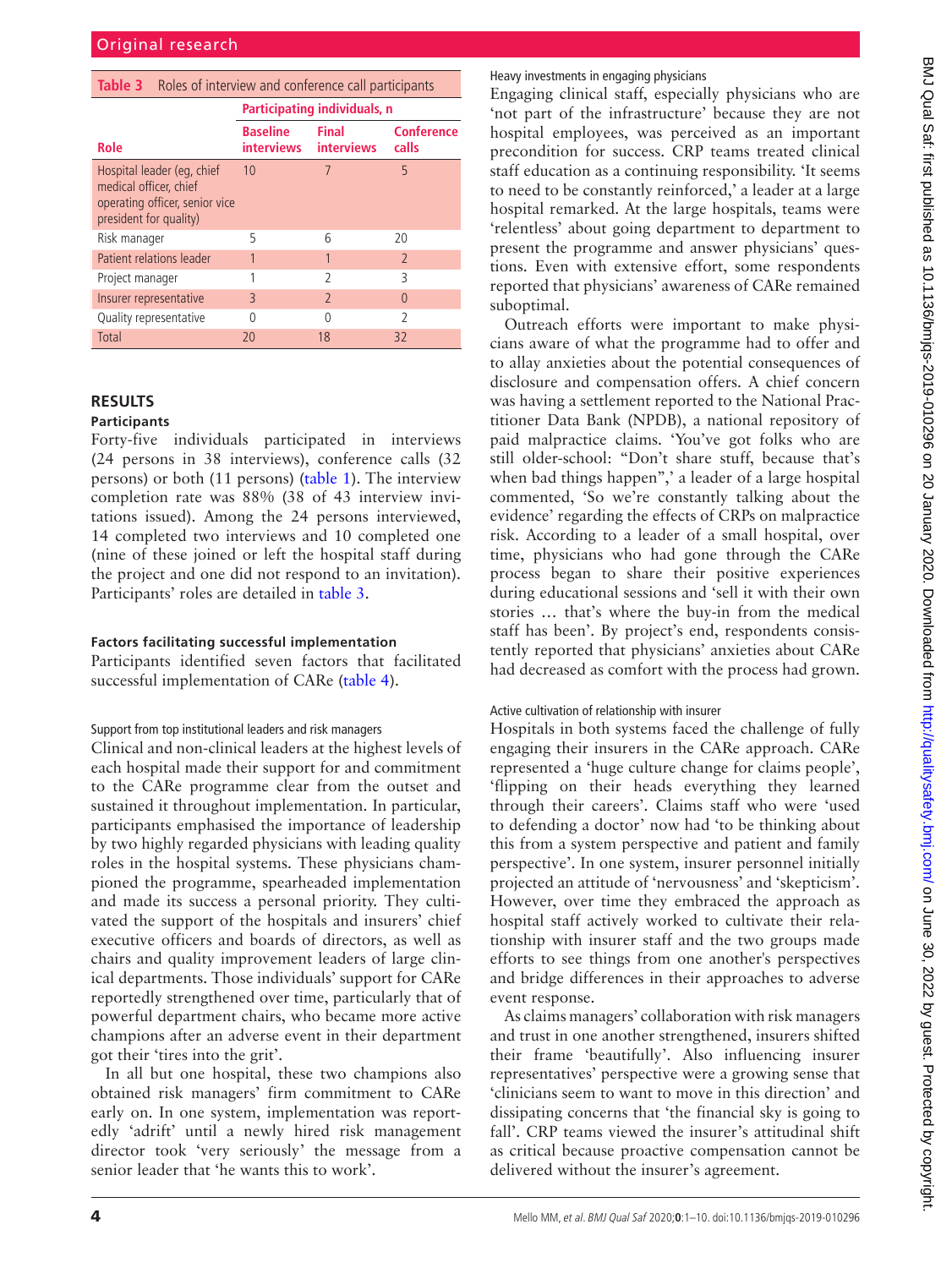<span id="page-4-0"></span>

| Table 4<br>Factors facilitating successful implementation of CARe programme                                          |                                                                                                                                                                                                                                                                                                                                                                                                                                                                                                                                                                                                                                                                                                                                                                                                                                                                                                                                                                                                                                                                              |  |  |  |
|----------------------------------------------------------------------------------------------------------------------|------------------------------------------------------------------------------------------------------------------------------------------------------------------------------------------------------------------------------------------------------------------------------------------------------------------------------------------------------------------------------------------------------------------------------------------------------------------------------------------------------------------------------------------------------------------------------------------------------------------------------------------------------------------------------------------------------------------------------------------------------------------------------------------------------------------------------------------------------------------------------------------------------------------------------------------------------------------------------------------------------------------------------------------------------------------------------|--|--|--|
| <b>Facilitator</b>                                                                                                   | Illustrative quotations from interviews and conference call notes                                                                                                                                                                                                                                                                                                                                                                                                                                                                                                                                                                                                                                                                                                                                                                                                                                                                                                                                                                                                            |  |  |  |
| Support from top<br>institutional leaders and<br>risk managers                                                       | If think that there's a very strong commitment in this institution to the CARe programme and to the process and to doing the right thing for<br>our patients and our providers. I don't question that at all. The commitment is clear.' (Baseline interview, small hospital)<br>► 'You've got to have somebody who's got boots on the ground  who's going to direct this and take ownership and make sure that it's<br>going to happen.  If you look at [senior clinical leader], he clearly takes ownership of this for this hospital.  People have to own the<br>challenge to make it happen or it's just going to fizzle away.' (End-of-project interview, large hospital)                                                                                                                                                                                                                                                                                                                                                                                                |  |  |  |
| Heavy investments in<br>engaging physicians                                                                          | '[Project staff member] kept a list of every single clinical department and was relentless about asking us, "Did we get to that clinical<br>department?"  [Y] ou really need that. It's like a political campaign.' (End-of-project interview, large hospital)<br>'Extensive education throughout organization for medical staff—during CME and medical committee meetings, as well as communication<br>▶<br>to those who could not attend these. Several sessions for non-medical staff; approximately 90% are apprised of program. Greatest concerns<br>[are] from medical staff and what it would mean for them.' (Conference call notes, small hospital)<br>It seems to need to be constantly reinforced.  We have posters. We have cards that go on people's badges.  It's part of the orientation<br>▶<br>of every new provider and certainly of our residents  So the education piece is ongoing and very necessary to keep the awareness on the<br>front burner' (End-of-project interview, large hospital)                                                          |  |  |  |
| <b>Active cultivation</b><br>of the relationship<br>between hospital risk<br>managers and insurer<br>representatives | That "Yes, we really are potentially going to pay a lot of money in a situation where we have no letter from an attorney," that's a big<br>cultural change It has to have the insurance company standing right by your side.' (End-of-project interview, small hospital)<br>• '[Hospital representatives] have a very, very good relationship with the claims reps and they trust each other. I feel like without that, it would<br>be really hard to do this. The relationships have a lot to do with it.' (End-of-project interview, large hospital)<br>It's more of a collaborative relationship that only works I think because there's mutual respect for our assessments and for their<br>assessments. We can have what I consider to be sometimes heated but scholarly discussions about each particular case.' (End-of-project<br>interview, large hospital)                                                                                                                                                                                                         |  |  |  |
| Use of formal decision<br>protocols and structures                                                                   | $\blacktriangleright$ 'I think the objective classification of harm was very helpfulThat NCC MERP scale has just been adopted across the organization<br>You've got to be objective.  The algorithms are important. It's nice to be able to go back and have this not be "Because A said so" that<br>this is the case, but it's like, the algorithm.  "this happened and it is this harm severity".' (End-of-project interview, small hospital)<br>There's a weekly huddle that happens between the quality, [insurer], and risk folks so in a sense they can run their cases: "What do you<br>▶<br>know? What do I know?"' (End-of-project interview, small hospital)                                                                                                                                                                                                                                                                                                                                                                                                       |  |  |  |
| Oversight and assistance<br>from project managers                                                                    | ► 'They are keeping my staff  to task with the communications. They'll say, "Do you think we've met the standard of care on that one?" And<br>they're just riding, they're riding them.' (End-of-project interview, large hospital)<br>'Like so many things in healthcare, you spend your day dealing with the firefighting and the tyranny of the urgent. Unfortunately this [CARe]<br>requires some maintenance and a steady rhythm  [project manager was instrumental in] sustaining that commitment to us all getting<br>together to talk  And pushing out and writing the brochures and writing up the best practices.  If we'd had to write them or pull<br>ourselves together to create it, it wouldn't have happened.' (End-of-project interview, small hospital)<br>I don't think we can just leave it up to the risk managers and claims [managers]. We're going to need somebody that sort of is the glue<br>▶<br>between them.' (End-of-project interview, large hospital)                                                                                       |  |  |  |
| Group implementation                                                                                                 | It has been helpful to be doing this alongside other institutions. The shared learning and the ability to discuss situations with other<br>institutions was very helpful, especially other local institutions who understand the state systems and the other state entities.  I would<br>encourage others to think strongly about that model just because there's a lot of times when it's not in the manual what you should do next<br>or what's the right way to approach a case." (End-of-project interview, large hospital)<br>If think a whole group of people that really believe in it, I think that's what carries us on.' (End-of-project interview, small hospital)<br>'The [hospital] system, CARe and the MACRMI initiative coming together, other facilities and learning from them in terms of how CARe<br>approached various events that might occur, that was helpful. That was supportive.' (End-of-project interview, small hospital)                                                                                                                      |  |  |  |
| Small hospital size                                                                                                  | If think if you were in a big 180-bed hospital and people don't know each other by their first names and it hasn't got that sort of small-<br>family feel, I think in fact it would be tougher and you would need a larger army of disciples.' (End-of-project interview, small hospital)<br>► 'We all really know each other well. To do something it doesn't take up and down the chain of command like it would at a larger<br>organization sometimes. Just our smaller size where folks are seen, we're visible, we're out there.  But that said, we have the incredible<br>support of [the hospital system and AMC].' (End-of-project interview, small hospital)<br>The benefit of [small size] is that it is a core group of individuals  It also allows us to move cases much more quickly.  The benefit as<br>▶<br>well is that when you have a contact person from the patient to the hospital, they [patients] become familiar with that person. They have a<br>connectedness to that person. They learn to trust you.' (End-of-project interview, small hospital) |  |  |  |

AMC, academic medical centre; CARe, Communication, Apology and Resolution; CME, continuing medical education; MACRMI, Massachusetts Alliance for Communication and Resolution following Medical Injury; NCC MERP

, National Coordinating Council for Medication Error Reporting and Prevention.

One initial difference in philosophy related to the handling of 'grey cases'—those where the hospital's liability was unclear. Hospital representatives reportedly took the view that for minor injuries, 'they should just compensate quickly' to 'make it right', while insurers felt more obligated to balance the patient's needs against those of the clinicians and hospital. Respondents consistently conveyed, however, that once they had completed their review, disagreement about whether compensation was appropriate rarely persisted.

Another difference related to the speed of decisionmaking. Conference calls in the first year of implementation evince repeated discussion of delays while the insurer reviewed a case. Through group discussion, risk managers developed solutions for improving communication with the insurer and conducting better 'co-management of cases'. Insurer representatives were reportedly 'responsive', leading to 'a big shift' and 'increase in trust' over time. Although the slow pace of insurer review remained frustrating to some hospital personnel at project's end, most felt it had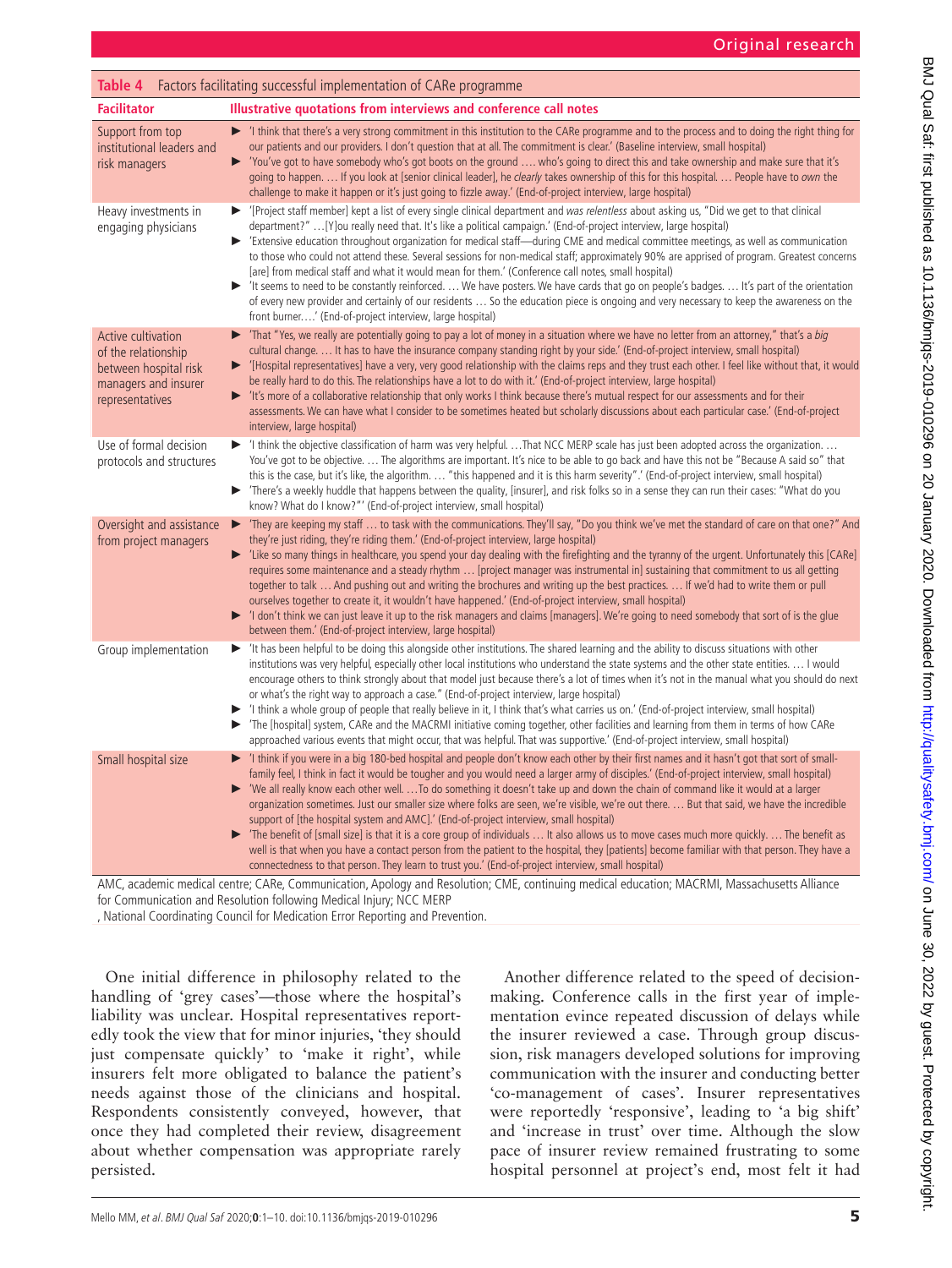improved, and the insurer felt hospital staff had better 'appreciation of how complex it can be'.

#### Use of formal decision protocols and structures

Along with the MACRMI coalition, the implementing teams created formal processes and structures that facilitated the smooth operation of CARe. These included two flow charts: one defining which types of events should be handled through CARe and outlining response steps, and a second describing steps when the hospital determines compensation may be appropriate [\(online supplementary appendix section A4\)](https://dx.doi.org/10.1136/bmjqs-2019-010296). 'The algorithms are important,' one leader of a small hospital commented, because they make the process of deciding what resolution to offer more 'objective', with less room to wiggle out of determinations unfavourable to the hospital. Throughout the project, hospitals and project staff produced a range of other documents to strengthen CARe's protocol, such as timelines for each step and guidelines on how frequently to contact families and how to tell families their case would be considered for compensation.

Another innovation was the creation of standing meetings where individuals from different offices (eg, risk management, patient safety and the insurer) came together to 'run the list' of active CARe cases, share information and make decisions. This 'weekly huddle' helped ensure that cases moved along and steps were not missed, while also fostering closer relationships.

## Oversight and assistance from project managers

Respondents repeatedly credited the study's two on-site project managers—who had business management training and were funded by the project grant with ensuring that CARe was carried out as intended and helping the implementing teams integrate CARe into their routine workflow. Because CARe was their full-time responsibility, the project managers contributed 'a steady rhythm' that kept the programme on track while risk managers were pulled in many directions by urgent events. In conference calls, they provided guidance to risk managers (particularly at small hospitals) about how to operationalise steps in the CARe process.

Within hospitals, project managers participated in the meetings in which risk managers reviewed the status of cases and kept 'riding them' about whether decisions had been reached: 'What was the latest communication? Is there an update on Mr. Smith?' Rather than finding this intervention intrusive, risk managers appreciated the extra help to 'mak[e] sure we're not letting things fall through the cracks'. Many were surprised by how much their workload expanded under CARe, which occurred because they were reviewing events that they previously would not have and because their reviews were more extensive and involved more communication with providers and families. Some reported feeling 'overwhelmed' at

times and 'running pretty much at much speed to keep up'; project managers were 'the glue' that brought them together and kept them focused on CARe's goals.

#### Group implementation

Respondents frequently mentioned that the experience of implementing CARe alongside other institutions in a collaborative environment had been helpful. Their comments centred on three aspects of the group experience: implementing the programme as a hospital system, implementing with another hospital system and working through the MACRMI coalition.

The most commonly cited benefit of group implementation was having a structure for shared learning. Conference calls gave participants a forum to discuss thorny problems presented by CARe cases for which 'it's not in the manual what you should do'. For example, when a patient has not responded to an invitation to meet, how persistently should risk managers try to reach her? Further, challenging situations were shared and solutions generated at regularly convened meetings of the hospitals, insurers and MACRMI leaders. For instance, the group discussed what to do if the hospital and insurer disagreed about compensability.

A second benefit of group implementation was creating an environment in which successes could be celebrated. Respondents noted that CARe implementation is 'a tough journey to travel on your own'; these conversations nurtured their sense that they were 'making a difference' and provided 'validation that you're doing the right thing'.

Third, group implementation was perceived to cultivate a shared culture of commitment to CARe and a sense of accountability. On conference calls, for example, discussions often centred on what patients want after medical injury and how the institutions' response could be patient centred. Documents developed by MACRMI and the hospitals reaffirmed the core principles of CARe. To enhance accountability, data from each hospital on the volume and outcomes of CARe events were shared at MACRMI meetings.

# Small hospital size

A final facilitator cited by many community hospital participants was their small institutional size. Notwithstanding early concerns that small institutions might not have the resources to shoulder the workload of CARe, the small hospitals perceived their size as an advantage, while also acknowledging that they were able to draw on the 'bench strength' and 'incredible support' of larger institutions involved in group implementation of CARe, including the AMC in their system and MACRMI.

The key perceived benefit of small size was that a 'core group of experienced people' responded to adverse events. Because the number of adverse events was low, the small hospitals' top leaders, who had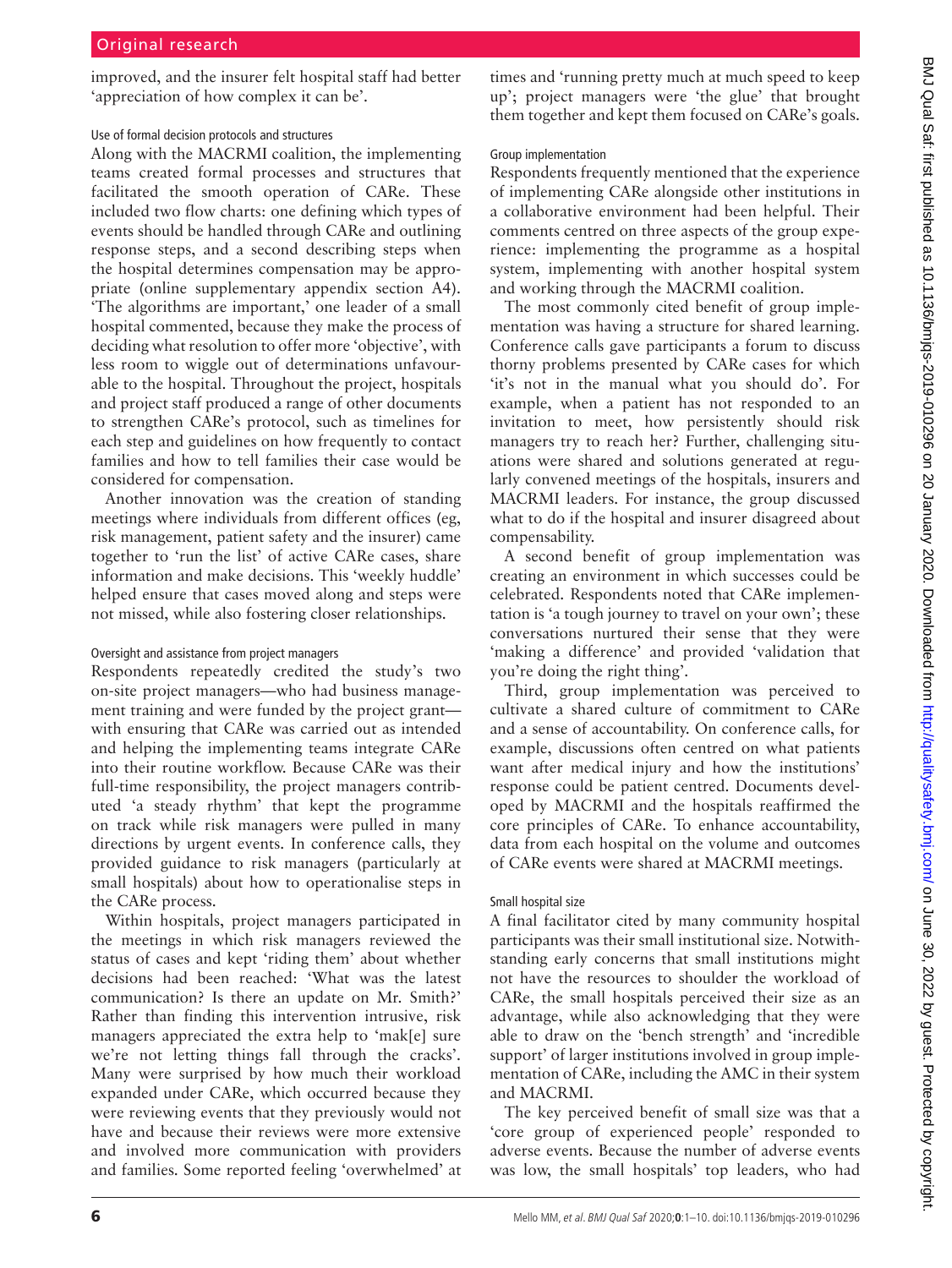deep knowledge of CARe, could be directly involved in responding to each and shepherding cases through the process. 'Usually when something happens, people know in seconds,' one leader said, and can 'get right to the bedside and start having conversations.' Making that connection quickly and providing a single point of contact reportedly facilitated the resolution conversations to take place down the line. Patients 'have a connectedness with that person,' another leader commented, so 'they learn to trust you.' Having a small cadre of people in charge also made it easier to implement new programmes and conduct event reviews swiftly without taking it 'up and down the chain of command', observed a risk manager.

Some respondents pointed out one other advantage: having fewer clinicians to educate about CARe made it easier to win their trust. Although they faced challenges in reaching physicians who were not hospital employees, risk managers 'got to know the leaders of the different departments pretty quickly' and physicians 'got to know their face'. Word of mouth also travelled quickly, and physicians who had had a positive experience with CARe helped win others over. A leader of a small hospital remarked that at a bigger facility 'you would need a larger army of disciples'. Although respondents from the bigger hospitals did not identify their large size as a barrier to CARe implementation in general, some did comment that extending educational outreach to all their clinicians was very challenging.

# **Discussion**

Implementing CRPs involves significant challenges, which healthcare organisations have had uneven success in surmounting. $3 \times 7$  Our evaluation of a successful CRP initiative in six Massachusetts hospitals identified seven factors that may enhance the likelihood that CRP implementation efforts will be effective: (1) support from top institutional leaders and risk management, (2) heavy investments in educating physicians, (3) active cultivation of the relationship between the hospital and the liability insurer, (4) use of formal decision protocols, (5) oversight and assistance from project managers, (6) implementation as part of a collaborating group, and (7) small institutional size.

These findings add to the growing literature on CRP implementation, which to date has focused more on identifying barriers than on how to realise the full benefits of CRPs. $47 12 13 19$  Though our analysis does not definitively establish that the identified elements are necessary or sufficient for effective implementation, many of them directly address barriers identified in prior work on CRPs—such as lack of engagement of top leaders, minimal physician involvement and lack of a clear implementation plan. In addition, the factors identified were not present for hospitals that struggled with CRP implementation (eg, in demonstration projects in Washington State and New York City) but were for others that had a smoother experience (eg, University of Michigan). Also salient is that many of the identified themes are in line with quality improvement requirements in other domains of care.

For example, an oft-cited principle in leadership and change management is that success requires leadership engagement.<sup>20</sup> The Massachusetts hospitals, much like pioneer organisations such as University of Michigan, had strong support and engagement from top organisational leadership. Interview participants emphasised that it was important that the physician champions who spearheaded CARe's creation and adoption were highly respected clinical leaders who devoted substantial energy over a sustained period of time to ensuring the programme's success. In contrast, in the New York hospitals, some risk management and quality leaders vigorously championed the CRP but most top leaders were disengaged or openly unsupportive.<sup>12</sup> Whereas the CRP in Massachusetts was created at the initiative of the chief quality officers of the two hospital systems, in New York the CRP was designed and spearheaded by outsiders from the New York State Department of Health, and some hospital leaders had tepid enthusiasm for adopting it. In Washington, participants consistently described the top leaders at all six facilities as firmly supportive—but not active champions of the programme. $^{13}$  $^{13}$  $^{13}$  They were reportedly overburdened with responsibilities, including major organisational initiatives such as a new electronic health record, budget cuts and practice acquisitions competing priorities that siphoned leadership attention. Collectively, these findings suggest that CRPs require unequivocal support and engagement from the highest levels of leadership.

In addition to leadership, ensuring key stakeholders are on board for any new effort is indispensable. In this evaluation, buy-in from liability insurers and physicians stood out as particularly critical. Because the insurer holds the purse strings, if it does not believe that proactive compensation is the right way to proceed, a CRP becomes impracticable. Recently, MedStar, a large hospital system, reported that it had actively worked to nurture its hospitals' relationship with their insurance carrier and 'formulate a more amiable relationship' in working CRP cases, with some success.<sup>21</sup> In contrast, a lack of insurer buy-in persisted in both the New York and Washington demonstration projects. In New York, insurers preferred to wait for a formal demand for compensation except in 'slam dunk cases' where liability was clear.<sup>12</sup> In Washington, one hospital worked diligently with its insurer to improve their relationship but the others could not move beyond past disputes. They reported that insurer representatives never embraced the CRP philosophy, which impeded alignment of compensation practices with CRP principles.<sup>[13](#page-8-9)</sup>

Physicians are important stakeholders for CRPs because they are typically the ones who must have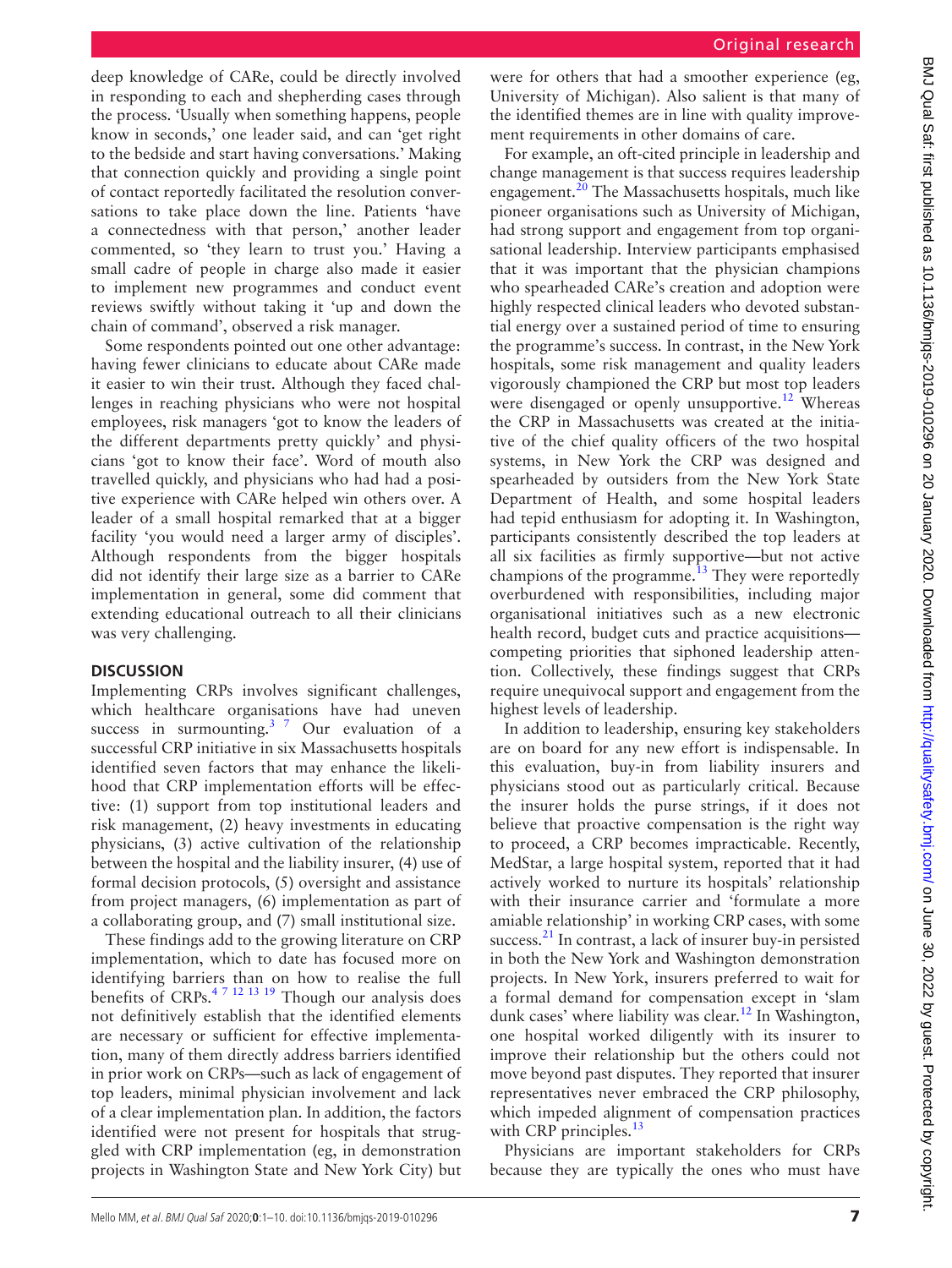difficult conversations with patients and are at risk of being sued and reported to the NPDB. At institutions that pioneered CRPs, extensive clinical staff education was viewed as a crucial and ongoing commit-ment over at least several years.<sup>[4 22](#page-8-3)</sup> CRP leaders gave presentations about the programme at meetings of department chairs, quality officers and every department; education about the CRP was also included in the onboarding process for all residents and fellows and the programme was publicised using posters and brochures on the clinical floors, a website and employee badge cards. In contrast, during the Washington study, educational outreach was perceived as difficult or impossible because of risk managers' workloads, though work on this objective continues in the state.<sup>13</sup> In New York, hospitals did work to educate surgical departments about the CRP but regretted that they had done it too late.<sup>12</sup> Putting these experiences together, devoting significant resources to physician education and engagement appears to be a necessary component for successful implementation.

In a variety of quality improvement domains (eg, use of intravenous heparin, early recovery after surgery protocols), standardisation via protocol is a wellknown tactic for reducing variability and improving outcomes.[23 24](#page-9-2) Given the challenging steps involved in the CRP process—such as acknowledging liability for error—the risk for deviation from desired practice is high. To guard against this, the Massachusetts hospitals used a detailed algorithm to hold themselves accountable to the process and identify when they deviated. They reported that this practice substantially contributed to their success.

Pioneer institutions such as University of Michigan and University of Illinois at Chicago did not report that the use of formal decision protocols was essential to their success, but two created a new structure multidisciplinary committees—to make decisions about compensation, and one developed flow charts to govern case management.[4 22](#page-8-3) The New York and Washington hospitals used checklists to help ensure that the key elements of the CRP were applied to each eligible event, but did not go much beyond this[.12 13](#page-8-8) New York risk managers resisted the idea that decision-making about adverse events was amenable to being guided by a protocol, maintaining that 'every case is individual'. In Washington, one facility quickly developed concrete protocols for implementing the CRP, but the others did so slowly or not at all. At project's end, multiple facilities in Washington advised others to develop detailed CRP protocols.

Developing protocols gave the Massachusetts hospitals a means of executing the programme and fostered collaboration. Group implementation was also employed in the New York and Washington projects, and large hospital systems that have adopted CRPs can also be characterised as using this approach.<sup>7 21</sup> The New York and Washington sites all reported benefits

from group implementation,<sup>12 13</sup> but the Massachusetts hospitals appeared to develop a stronger *esprit de corps* than their forbears and received additional support from MACRMI.

Any institutional programme has a greater chance of success where a skilled manager provides strong oversight of its day-to-day operations, and the CRPs in Massachusetts were no exception. In addition to committed risk management leaders, the presence of dedicated, full-time project managers reportedly facilitated CARe's success. Three earlier CRP adopters did not arrange for comparable staffing and nevertheless reported successful implementation, but at two of them, risk management leaders devoted a significant portion of their time to serving as CRP coordinator, and all sites noted that the CRP involved increased workload.[4](#page-8-3) The New York and Washington projects both provided project managers to assist the implementing hospitals, but unlike the project managers in Massachusetts, they were not embedded within the hospitals. Rather, they were employed by the Department of Health and a university, respectively. Despite extensive effort, as outsiders they experienced constraints on their ability to influence hospitals to change their practices.<sup>12 13</sup> Risk managers in the New York and Washington projects reported substantial increases in their workloads and recommended allocating 0.5–1.0 FTE of dedicated staff time to running the CRP.

Although they did not emerge as themes in our analysis of interview and call notes, three environmental or contextual factors may help explain the relative success with implementation in Massachusetts. First, because the hospitals did not rely heavily on staffing models using independent physician groups, most CARe cases were handled by a single insurer. The hospitals in Washington State, in contrast, routinely had to navigate collaborations across insurers, and found that in some cases the facility's insurer was committed to the CRP process but the insurer for an involved physician was not. $^{13}$  $^{13}$  $^{13}$ 

Second, compared with earlier adopters, the Massachusetts hospitals had more information available when they launched their programmes. Reports of the experiences of more than a dozen organisations adopting CRPs were published and MACRMI performed a pilot study exploring stakeholders' views of potential barriers to CRP implementation in Massachusetts and addressed these barriers in preparing for implementation.<sup>[19](#page-9-3)</sup>

One element of MACRMI's effort involved spearheading a successful initiative to get state legislation passed to require adverse event disclosure, protect statements of apology and impose a 180-day 'cooling-off' or prelitigation notice period before malpractice claims could be formally filed.<sup>25 26</sup> This legislation constitutes the third factor that may have facilitated the successful effort in Massachusetts. In general, CRP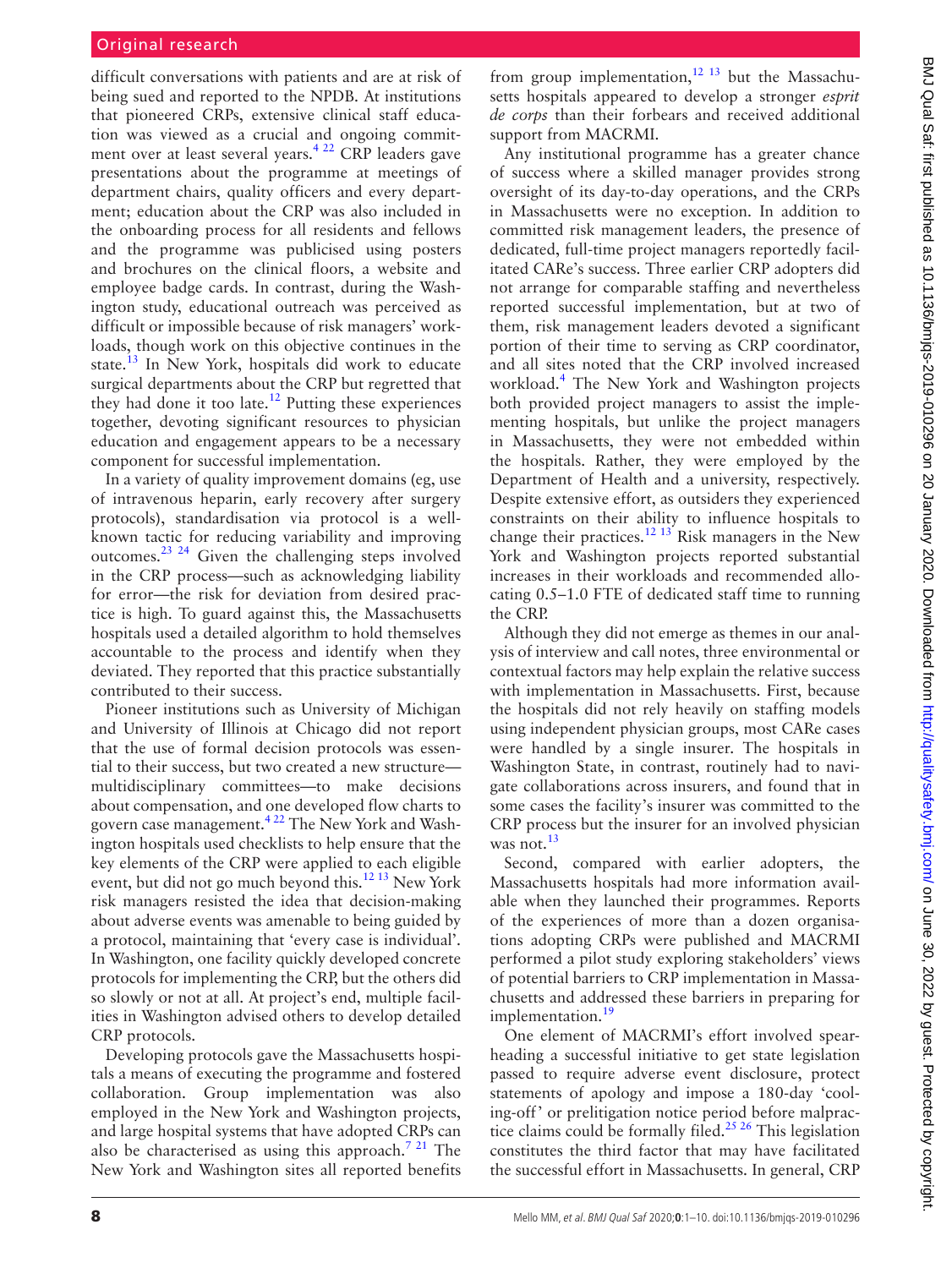participants in Massachusetts, New York and Washington had mixed views about whether and how the state's liability environment affected the prospects for successful CRP implementation: some felt that a volatile environment made physicians too frightened of the potential consequences of disclosure and proactive compensation offers, while others believed it generated a hunger for alternatives to litigation. But there was no disagreement that a prelitigation notice law was helpful in creating the space for CRPs to do their work.<sup>[3](#page-8-2)</sup> CRPs in California and Massachusetts benefited from such laws, while those in Illinois, Washington and elsewhere did not.

Despite diligent and energetic efforts, organisations seeking to implement CRPs have not uniformly had smooth implementation experiences. Consistent success becomes more likely, however, as new entrants to the field glean more and more from the experiences of earlier adopters. Useful tools now exist to help organisations interested in implementing CRPs assess gaps in their policies, processes and culture that may jeopardise successful implementation if not addressed.<sup>3 6 7 27 28</sup> An initiative underway to develop metrics for gauging CRPs' performance<sup>[3](#page-8-2)</sup> should further assist new adopters as they work to ensure careful attention to implementation fidelity. The Massachusetts hospitals' experience expands this bank of knowledge, highlighting tangible actions for organisations to consider taking to successfully deliver on the promise of CRPs. Collectively, these learnings provide both concrete lessons and general cause for optimism about the prospects for CRPs to transform healthcare organisations' response to medical injury on a broad scale.

**Acknowledgements** The authors thank the interview participants for their insights on the CARe programme and members of the Massachusetts Alliance for Communication and Resolution following Medical Injury (MACRMI) for their input and guidance on implementing the CARe programme.

**Funding** This project was funded by grants from Baystate Health Insurance Company, Blue Cross Blue Shield of Massachusetts, CRICO RMF, Coverys, Harvard Pilgrim Health Care, Massachusetts Medical Society and Tufts Health Plan.

**Competing interests** None declared.

**Patient consent for publication** Not required.

**Provenance and peer review** Not commissioned; externally peer reviewed.

**Data availability statement** No data are available. Interview transcripts are not available for sharing because they cannot be sufficiently deidentified to protect the identity of the participants.

**Open access** This is an open access article distributed in accordance with the Creative Commons Attribution Non Commercial (CC BY-NC 4.0) license, which permits others to distribute, remix, adapt, build upon this work noncommercially, and license their derivative works on different terms, provided the original work is properly cited, appropriate credit is given, any changes made indicated, and the use is noncommercial. See: [http://creativecommons.org/licenses/by-nc/4.](http://creativecommons.org/licenses/by-nc/4.0/)  $0/$ .

# **ORCID iD**

Michelle M Mello <http://orcid.org/0000-0003-2877-4270>

# **References**

- <span id="page-8-0"></span>1 Makary MA, Daniel M. Medical error—the third leading cause of death in the US. *BMJ* 2016;353:i2139.
- <span id="page-8-1"></span>2 Mello MM, Kachalia A, Roche S, *et al*. Outcomes in two Massachusetts hospital systems give reason for optimism about communication-and-resolution programs. *[Health Aff](http://dx.doi.org/10.1377/hlthaff.2017.0320)* 2017;36:1795–803.
- <span id="page-8-2"></span>3 Gallagher TH, Mello MM, Sage WM, *et al*. Can communication-and-resolution programs achieve their potential? five key questions. *[Health Aff](http://dx.doi.org/10.1377/hlthaff.2018.0727)* 2018;37:1845–52.
- <span id="page-8-3"></span>4 Mello MM, Boothman RC, McDonald T, *et al*. Communication-and-resolution programs: the challenges and lessons learned from six early adopters. *[Health Aff](http://dx.doi.org/10.1377/hlthaff.2013.0828)* 2014;33:20–9.
- <span id="page-8-4"></span>5 Agency for Healthcare Research and Quality. Longitudinal evaluation of the patient safety and medical liability reform demonstration program. Available: [https://www.ahrq.gov/](https://www.ahrq.gov/patient-safety/capacity/candor/demo-program/index.html) [patient-safety/capacity/candor/demo-program/index.html](https://www.ahrq.gov/patient-safety/capacity/candor/demo-program/index.html) [Accessed 11 Dec 2019].
- <span id="page-8-5"></span>6 Agency for Healthcare Research and Quality. Communication and optimal resolution (CANDOR), 2018. Available: [https://](https://www.ahrq.gov/professionals/quality-patient-safety/patient-safety-resources/resources/candor/index.html#module3) [www.ahrq.gov/professionals/quality-patient-safety/patient](https://www.ahrq.gov/professionals/quality-patient-safety/patient-safety-resources/resources/candor/index.html#module3)[safety-resources/resources/candor/index.html#module3](https://www.ahrq.gov/professionals/quality-patient-safety/patient-safety-resources/resources/candor/index.html#module3) [Accessed 11 Dec 2019].
- <span id="page-8-6"></span>7 McDonald TB, Van Niel M, Gocke H, *et al*. Implementing communication and resolution programs: lessons learned from the first 200 hospitals. *[J Patient Saf Risk Manag](http://dx.doi.org/10.1177/2516043518763451)* 2018;23:73–8.
- 8 Boothman RC, Blackwell AC, Campbell DA, *et al*. A better approach to medical malpractice claims? the University of Michigan experience. *J Health Life Sci Law* 2009;2:125–59.
- 9 Kachalia A*et al*. Liability claims and costs before and after implementation of a medical error disclosure program. *[Ann](http://dx.doi.org/10.7326/0003-4819-153-4-201008170-00002)  [Intern Med](http://dx.doi.org/10.7326/0003-4819-153-4-201008170-00002)* 2010;153:213–21.
- 10 Kraman SS, Hamm G. Risk management: extreme honesty may be the best policy. *[Ann Intern Med](http://dx.doi.org/10.7326/0003-4819-131-12-199912210-00010)* 1999;131:963–7.
- <span id="page-8-7"></span>11 Mello MM, Greenberg Y, Senecal SK, *et al*. Case outcomes in a communication-and-resolution program in New York hospitals. *[Health Serv Res](http://dx.doi.org/10.1111/1475-6773.12594)* 2016;51:2583–99.
- <span id="page-8-8"></span>12 Mello MM, Senecal SK, Kuznetsov Y, *et al*. Implementing hospital-based communication-and-resolution programs: lessons learned in New York City. *[Health Aff](http://dx.doi.org/10.1377/hlthaff.2013.0849)* 2014;33:30–8.
- <span id="page-8-9"></span>13 Mello MM, Armstrong SJ, Greenberg Y, *et al*. Challenges of implementing a communication-and-resolution program where multiple organizations must cooperate. *[Health Serv Res](http://dx.doi.org/10.1111/1475-6773.12580)* 2016;51:2550–68.
- <span id="page-8-10"></span>14 Massachusetts Alliance for Communication and Resolution following Medical Injury. About CARe, 2017. Available: [http://www.macrmi.info/about-macrmi/about-dao/#sthash.](http://www.macrmi.info/about-macrmi/about-dao/#sthash.3ySvNAd9.dpbs) [3ySvNAd9.dpbs](http://www.macrmi.info/about-macrmi/about-dao/#sthash.3ySvNAd9.dpbs) [Accessed 11 Dec 2019].
- 15 Kachalia A, Sands K, Niel MV, *et al*. Effects of a communication-and-resolution program on hospitals' malpractice claims and costs. *[Health Aff](http://dx.doi.org/10.1377/hlthaff.2018.0720)* 2018;37:1836–44.
- <span id="page-8-11"></span>16 Massachusetts Alliance for Communication and Resolution following Medical Injury. About MACRMI, 2018. Available: <http://www.macrmi.info/about-macrmi/#sthash.ZgfjFcVd.dpbs> [Accessed 11 Dec 2019].
- <span id="page-8-12"></span>17 Glaser BG, Strauss AL. *The discovery of grounded theory: strategies for qualitative research*. New Brunswick: Aldine, 1967.
- 18 Krippendorff K. *Content analysis: an introduction to its methodology*. 2nd ed. Thousand Oaks, CA: Sage Publications, 2004.